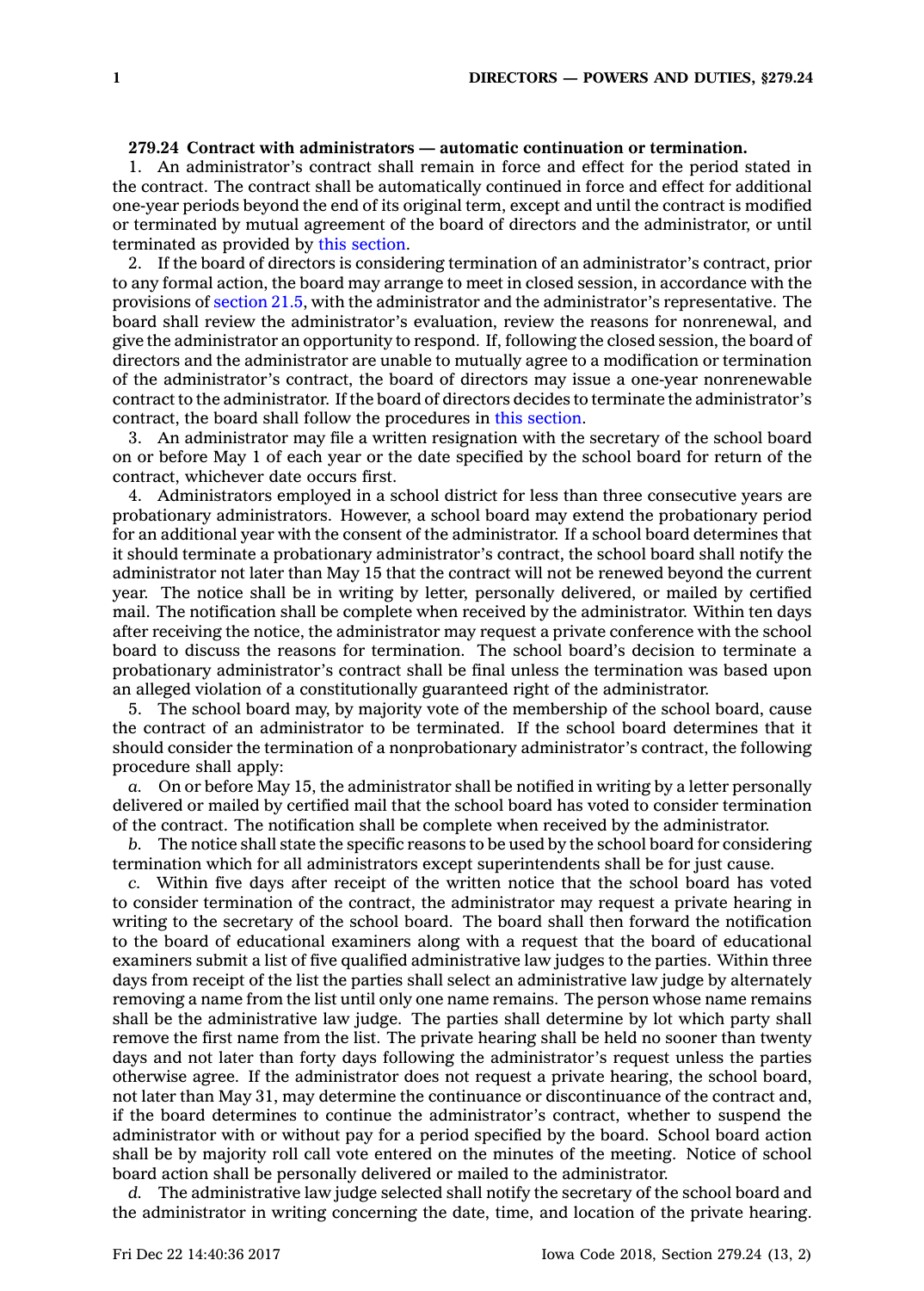The school board may be represented by <sup>a</sup> legal representative, if any, and the administrator shall appear and may be represented by counsel or by representative, if any. Any witnesses for the parties at the private hearing shall be sequestered. A transcript or recording shall be made of the proceedings at the private hearing. A school board member or administrator is not liable for any damage to an administrator or school board member if <sup>a</sup> statement made at the private hearing is determined to be erroneous as long as the statement was made in good faith.

*e.* The administrative law judge shall, within ten days following the date of the private hearing, make <sup>a</sup> proposed decision as to whether or not the administrator should be dismissed, and shall give <sup>a</sup> copy of the proposed decision to the administrator and the school board. Findings of fact shall be prepared by the administrative law judge. The proposed decision of the administrative law judge shall become the final decision of the school board unless within thirty days after the filing of the decision the administrator files <sup>a</sup> written notice of appeal with the school board, or the school board on its own motion determines to review the decision.

*f.* If the administrator appeals to the school board, or if the school board determines on its own motion to review the proposed decision of the administrative law judge, <sup>a</sup> private hearing shall be held before the school board within ten days after the petition for review, or motion for review, has been made or at such other time as the parties agree. The private hearing is not subject to [chapter](https://www.legis.iowa.gov/docs/code//21.pdf) 21. The school board may hear the case de novo upon the record as submitted before the administrative law judge. In cases where there is an appeal from <sup>a</sup> proposed decision or where <sup>a</sup> proposed decision is reviewed on motion of the school board, an opportunity shall be afforded to each party to file exceptions, present briefs, and present oral arguments to the school board which is to render the final decision. The secretary of the school board shall give the administrator written notice of the time, place, and date of the private hearing. The school board shall meet within five days after the private hearing to determine the question of continuance or discontinuance of the contract and, if the board determines to continue the administrator's contract, whether to suspend the administrator with or without pay for <sup>a</sup> period specified by the board or issue the administrator <sup>a</sup> one-year, nonrenewable contract. The school board shall make findings of fact which shall be based solely on the evidence in the record and on matters officially noticed in the record.

*g.* The decision of the school board shall be in writing.

*h.* When the school board has reached <sup>a</sup> decision, opinion, or conclusion, it shall convene in open meeting and by roll call vote determine the continuance or discontinuance of the administrator's contract and, if the board votes to continue the administrator's contract, whether to suspend the administrator with or without pay for <sup>a</sup> period specified by the board or issue the administrator <sup>a</sup> one-year, nonrenewable contract. The record of the private hearing and written decision of the board shall be exempt from the provisions of [chapter](https://www.legis.iowa.gov/docs/code//22.pdf) [22](https://www.legis.iowa.gov/docs/code//22.pdf). The secretary of the school board shall immediately personally deliver or mail notice of the school board's action to the administrator.

*i.* The administrator may within thirty days after notification by the school board of discontinuance of the contract appeal to the district court of the county in which the administrative office of the school district is located.

6. The court may affirm the school board's action. The court shall reverse, modify, or grant any other appropriate relief from the school board's action, equitable or legal, and including declaratory relief, if substantial rights of the administrator have been prejudiced because the school board's action is any of the following:

- *a.* In violation of constitutional or statutory provisions.
- *b.* In excess of the statutory authority of the school board.
- *c.* In violation of school board policy or rule.
- *d.* Made upon unlawful procedure.
- *e.* Affected by other error of law.

*f.* Unsupported by <sup>a</sup> preponderance of the evidence in the record made before the school board when that record is reviewed as <sup>a</sup> whole.